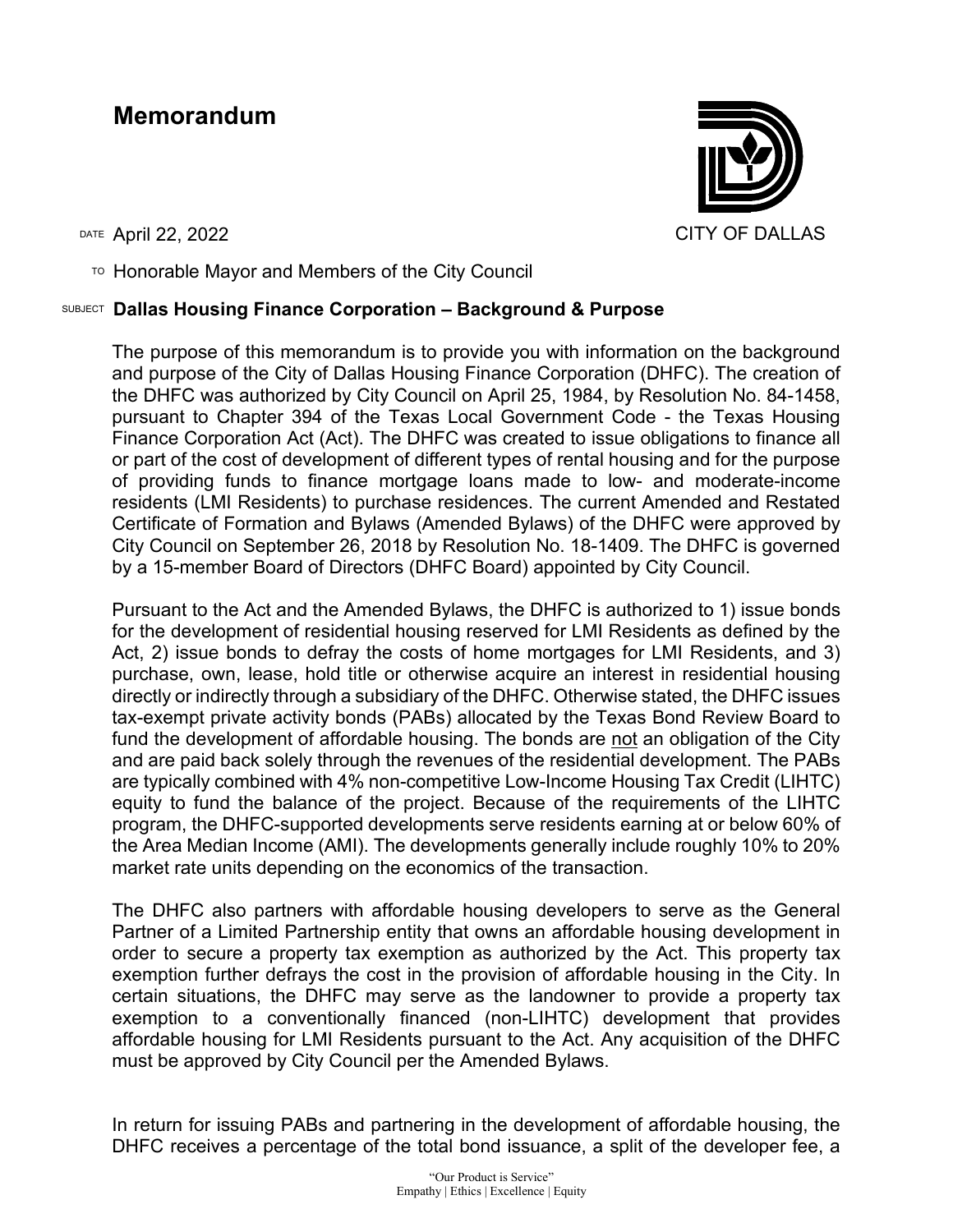## DATE April 22, 2022

## SUBJECT **Dallas Housing Finance Corporation – Background & Purpose**

split of the annual cash flow, and a split of the eventual sales proceeds. The DHFC also has a first right of refusal to purchase the development as the General Partner in the transaction.

The DHFC may also issue bonds to defray the costs of home mortgages for LMI Families; however, historically low interest rates have hindered this program's economic viability. A new home mortgage program managed by the Texas Department of Housing & Community Affairs (TDHCA) is under consideration by the DHFC Board and may be approved in the coming months. This program is reserved for first-time homebuyers and LMI families, and will provide below market mortgages and down payment assistance.

The DHFC portfolio and current project pipeline is attached.

Should you have any questions or require any additional information, please contact David Noguera, Director, Department of Housing & Neighborhood Revitalization at [David.Noguera@DallasCityHall.com](mailto:David.Noguera@DallasCityHall.com) or 214-670-3619.

O PATRO

Majed A. Al-Ghafry, P.E. Assistant City Manager

c: T.C. Broadnax, City Manager Chris Caso, City Attorney Mark Swann, City Auditor Bilierae Johnson, City Secretary Preston Robinson, Administrative Judge Kimberly Bizor Tolbert, Deputy City Manager Jon Fortune, Deputy City Manager

M. Elizabeth (Liz) Cedillo-Pereira, Assistant City Manager Robert Perez, Interim Assistant City Manager Carl Simpson, Interim Assistant City Manager M. Elizabeth Reich, Chief Financial Officer Genesis D. Gavino, Chief of Staff to the City Manager Directors and Assistant Directors